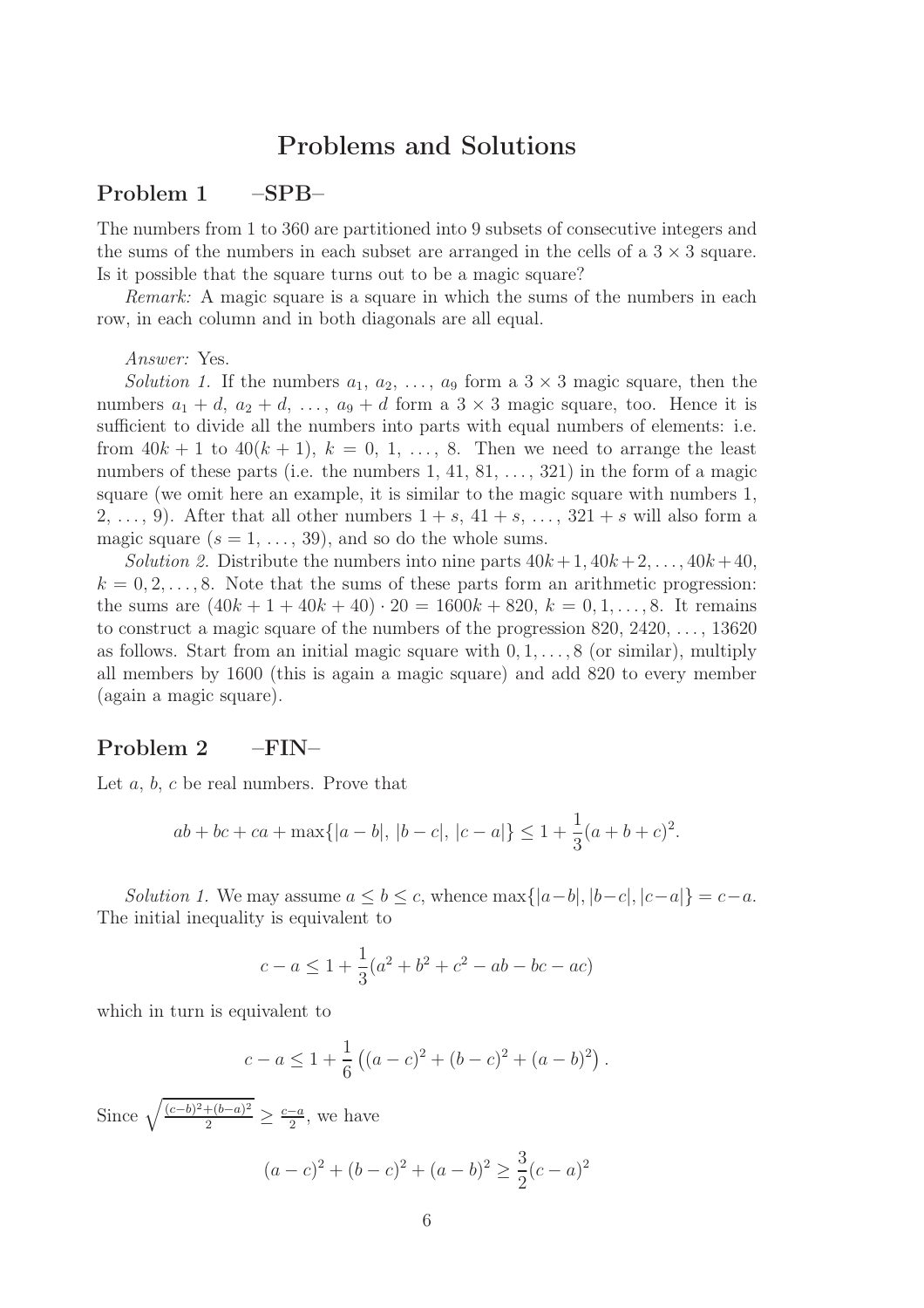and hence

$$
1 + \frac{1}{6} ((a - c)^2 + (b - c)^2 + (a - b)^2) \ge 1 + \frac{1}{4}(c - a)^2 \ge c - a
$$

as desired.

*Solution 2.* Assume  $a \leq b \leq c$ . By the well-known inequality  $xy + yz + zx \leq$  $x^2 + y^2 + z^2$  (it can be shown by  $2xy \leq x^2 + y^2$ , etc., and adding all three such inequalities) we have

$$
ab+bc+ca-a+c-1 = (a+1)b+b(c-1)+(a+1)(c-1) \le (a+1)^2+b^2+(c-1)^2
$$
  
=  $a^2+b^2+c^2+2(a-c+1) = (a+b+c)^2-2(ab+bc+ca+c-a-1)$  (2)

or

$$
ab + bc + ca + c - a \le 1 + \frac{1}{3}(a + b + c)^2.
$$

*Solution 3.* Assume  $a \leq b \leq c$  and take  $c = a + x$ ,  $b = a + y$ , where  $x \geq y \geq 0$ . The inequality  $3(ab + bc + ca + c - a - 1) \leq (a + b + c)^2$  then reduces to

$$
x^2 - xy + y^2 + 3 \ge 3x.
$$

The latter inequality is equivalent to the inequality

$$
\left(\frac{x}{2} - y\right)^2 + \frac{3}{4}x^2 - 3x + 3 \ge 0
$$

which in turn is equivalent to the inequality

$$
\frac{4}{3}\left(\frac{x}{2} - y\right)^2 + (x - 2)^2 \ge 0.
$$

*Remark 1.* The inequality  $x^2 - 3x - xy + y^2 + 3 \ge 0$  can also be proven by noticing that the discriminant of the LHS,  $(y + 3)^2 - 4(y^2 + 3) = -3(y - 1)^2$ , is non-positive. Since the quadratic polynomial in  $x$  has positive leading coefficient, its all values are non-negative.

*Remark 2.* Another way to prove the inequality  $x^2 - 3x - xy + y^2 + 3 \ge 0$  is, by AM-GM, the following:

$$
3x + xy = \sqrt{\left(\sqrt{2}x\right)^2 \left(\frac{3}{\sqrt{2}} + \frac{y}{\sqrt{2}}\right)^2} \le \frac{\left(\sqrt{2}x\right)^2 + \left(\frac{3}{\sqrt{2}} + \frac{y}{\sqrt{2}}\right)^2}{2}
$$
  
=  $x^2 + \frac{9}{4} + \frac{3}{2}y + \frac{y^2}{4} = 3 + x^2 + y^2 - \frac{3}{4}(y - 1)^2 \le 3 + x^2 + y^2$ .

*Solution 4.* Assume  $a \leq b \leq c$  and take  $a = b - k$ ,  $c = b + l$ , where  $k, l \geq 0$ . The inequality  $3(ab + bc + ca + c - a - 1) \leq (a + b + c)^2$  then reduces to

$$
k^2 + l^2 + kl - 3l - 3k + 3 \ge 0.
$$

This is equivalent to

$$
(k-1)^{2} + (l-1)^{2} + (k-1)(l-1) \ge 0,
$$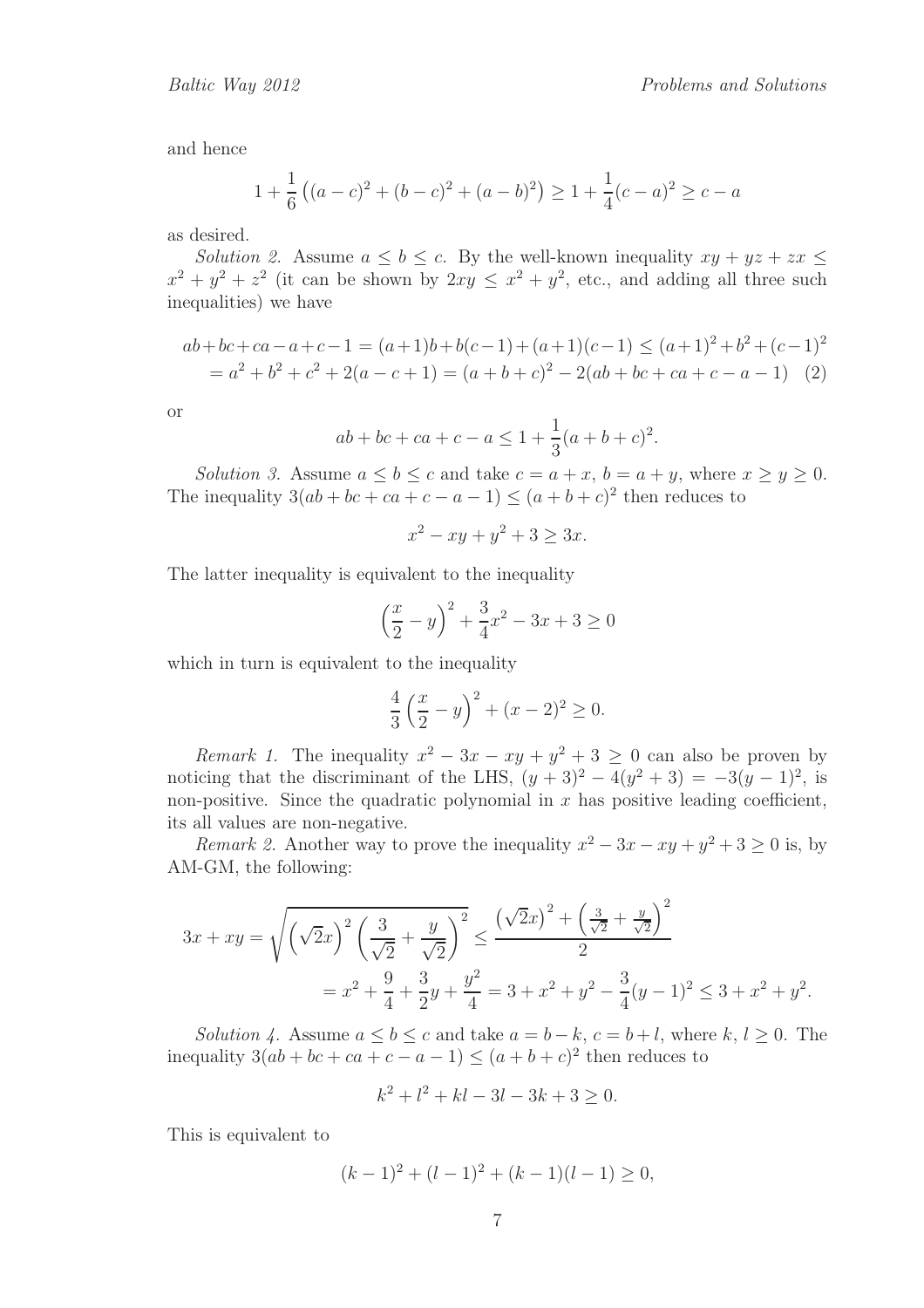which holds, since  $x^2 + y^2 + xy \ge 0$  for all real numbers x, y.

*Remark.* The inequality  $k^2 + l^2 + kl - 3l - 3k + 3 \geq 0$  can also be proven by separating perfect squares as

$$
\frac{1}{4}(k-l)^2 + \frac{3}{4}(k+l)^2 - 3 \cdot (k+l) + 3 \ge 0
$$

which is in turn similar to

$$
(k-l)^2 + 3(k+l-2)^2 \ge 0.
$$

*Solution 5.* Assume  $a \leq b \leq c$ . Expand the inequality  $3(ab + bc + ca + c - a - 1) \leq$  $(a + b + c)^2$  fully to obtain  $a^2 + b^2 + c^2 - ab - ac - bc + 3a - 3c + 3 \ge 0$ . Now fix  $\alpha \in \mathbb{R}$  and consider the set

$$
\gamma = \{ (a, b, c) \colon a^2 + b^2 + c^2 - ab - ac - bc + 3a - 3c + 3 + \alpha = 0 \}.
$$

Note that  $\gamma$  is a quadric. Its invariants are

$$
\delta = \begin{vmatrix} 1 & -\frac{1}{2} & -\frac{1}{2} \\ -\frac{1}{2} & 1 & -\frac{1}{2} \\ -\frac{1}{2} & -\frac{1}{2} & 1 \end{vmatrix} = 0, \quad \Delta = \begin{vmatrix} 1 & -\frac{1}{2} & -\frac{1}{2} & \frac{3}{2} \\ -\frac{1}{2} & 1 & -\frac{1}{2} & 0 \\ -\frac{1}{2} & -\frac{1}{2} & 1 & -\frac{3}{2} \\ \frac{3}{2} & 0 & -\frac{3}{2} & 3 + \alpha \end{vmatrix} = 0, \quad S = 3 \cdot \begin{vmatrix} 1 & -\frac{1}{2} \\ -\frac{1}{2} & 1 \end{vmatrix} = \frac{9}{4},
$$

and

$$
K = \begin{vmatrix} 1 & -\frac{1}{2} & \frac{3}{2} \\ -\frac{1}{2} & 1 & 0 \\ \frac{3}{2} & 0 & 3+\alpha \end{vmatrix} + \begin{vmatrix} 1 & -\frac{1}{2} & \frac{3}{2} \\ -\frac{1}{2} & 1 & -\frac{3}{2} \\ \frac{3}{2} & -\frac{3}{2} & 3+\alpha \end{vmatrix} + \begin{vmatrix} 1 & -\frac{1}{2} & 0 \\ -\frac{1}{2} & 1 & -\frac{3}{2} \\ 0 & -\frac{3}{2} & 3+\alpha \end{vmatrix} = \frac{9\alpha}{4}.
$$

In the case  $\alpha > 0$ , it is known from the theory of quadrics that the surface  $\gamma$  is an imaginary elliptic cylinder ( $\delta = \Delta = 0$ ,  $S > 0$ , and  $K > 0$ ) and therefore contains no real points. Hence the condition  $a^2 + b^2 + c^2 - ab - ac - bc + 3a - 3c + 3 + \alpha = 0$ implies that  $\alpha \leq 0$ , therefore

$$
a^2 + b^2 + c^2 - ab - ac - bc + 3a - 3c + 3 = -\alpha \ge 0,
$$

as desired.

*Solution 6.* We start as in Solution 5: construct the quadric

$$
\gamma = \{ (a, b, c) \colon a^2 + b^2 + c^2 - ab - ac - bc + 3a - 3c + 3 + \alpha = 0 \}.
$$

Now note that the substitution

$$
\begin{cases}\na = 2x - y + 2z, \\
b = 2y + 2z, \\
c = -2x - y + 2z\n\end{cases}
$$

gives (in the new coordinate system)

$$
\gamma = \{ (x, y, z) \colon 12x^2 + 9y^2 + 12x + 3 + \alpha = 0 \}.
$$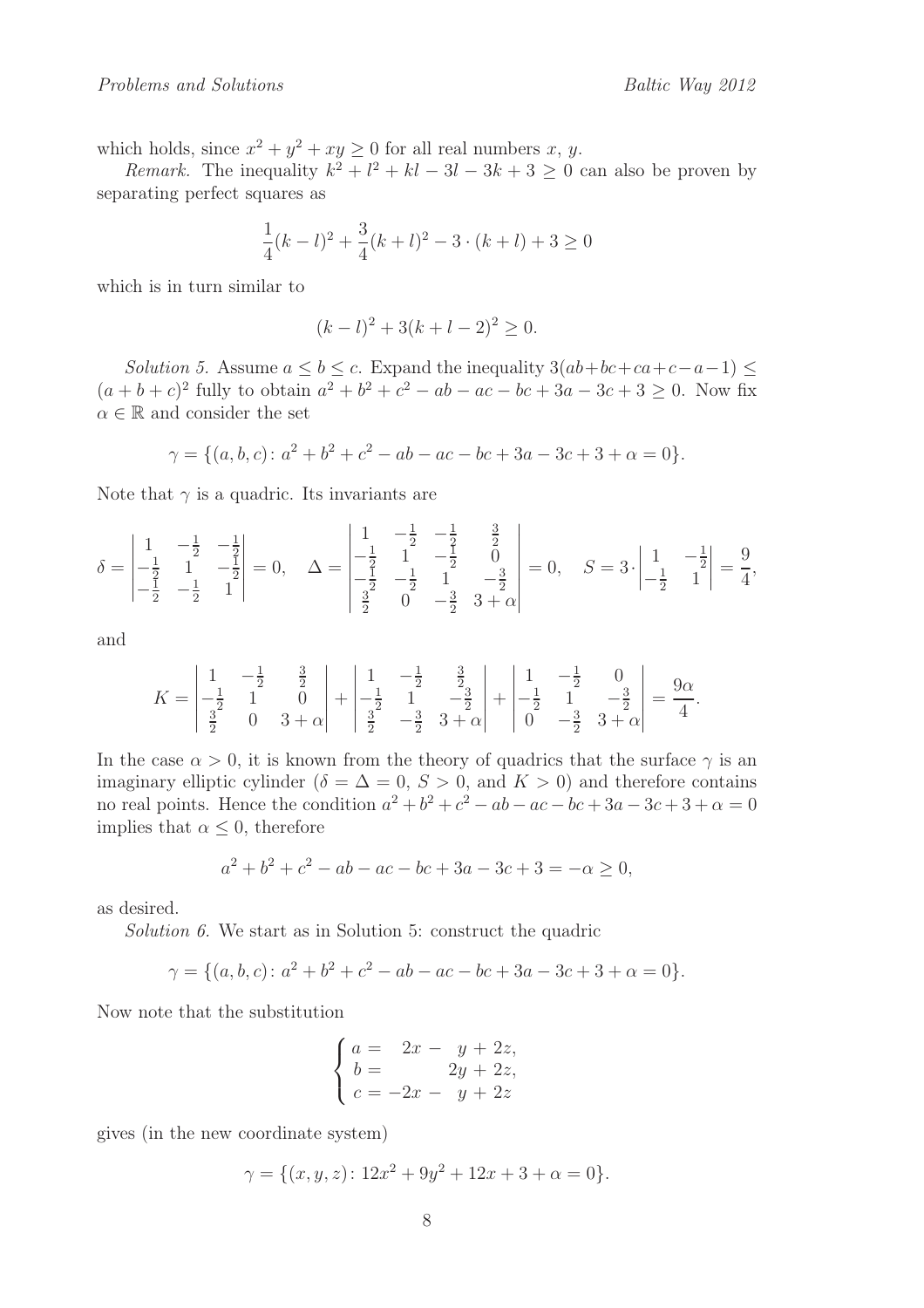(The columns of the coefficient matrix  $C =$  $\sqrt{ }$  $\overline{1}$  $2 -1 2$ 0 2 2  $-2$   $-1$  2  $\setminus$  of the substitution are in fact the orthogonalized eigenvectors of  $\sqrt{ }$  $\overline{1}$  $1 - \frac{1}{2} - \frac{1}{2}$ 2  $-\frac{1}{2}$  $\frac{1}{2}$  1  $-\frac{1}{2}$ 2  $-\frac{1}{2}$   $-\frac{1}{2}$  $\frac{1}{2}$  1  $\setminus$ .) Since

$$
12x^2 + 9y^2 + 12x + 3 + \alpha = 3(2x + 1)^2 + 9y^2 + \alpha,
$$

it is clear that in the case  $\alpha > 0$ , the set  $\gamma$  is void.

*Remark 1.* Solutions 5 and 6 are presented here for instructive purposes only.

*Remark 2.* Solutions 3, 4, and 6 suggest also general substitutions in the initial equation that directly leave the inequality in the form of sum of squares. Let these substitutions be mentioned here.

- Solution 3 suggests  $T = \frac{a-2b+c}{2}$ ,  $U = c-a-2$ , and reduces the original inequality to  $\frac{4}{3}T^2 + U^2 \geq 0$ ;
- solution 4 together with its remark suggests  $T = 2b a c$ ,  $U = c a 2$ , and reduces the original inequality to  $T^2 + 3U^2 \geq 0$ ;
- solution 6 suggests  $U = \frac{a-c}{2} + 1$ ,  $T = \frac{-a+2b-c}{6}$ , and reduces the original inequality to  $3U^2 + 9T^2 \geq 0$ .

Hence, up to scaling, all these three solutions are essentially the same.

#### Problem 3 –DEN–

a) Show that the equation

$$
\lfloor x \rfloor (x^2 + 1) = x^3,\tag{3}
$$

where  $x \mid x$  denotes the largest integer not larger than x, has exactly one real solution in each interval between consecutive positive integers.

b) Show that none of the positive real solutions of this equation is rational.

*Solution.* a) Let  $k = \lfloor x \rfloor$  and  $y = x - k$ . Then the equation becomes

$$
k((k+y)^2 + 1) = (k+y)^3,
$$

which reduces to

$$
y(k+y)^2 = k.
$$

The function  $f(y) = y(k + y)^2$  is strictly increasing in [0, 1] and continuous in the same interval. As  $f(0) = 0 < k$  and  $f(1) = (k+1)^2 > k$ , there exists exactly one  $y_0 \in (0, 1)$  such that  $f(y_0) = k$ .

b) The equation (1) has no positive integral solutions. Assume that  $x = k + y$  is rational and let  $x = n/d$ , where n and d are relatively prime positive integers. The given equation then becomes

$$
\frac{k(n^2 + d^2)}{d^2} = \frac{n^3}{d^3},
$$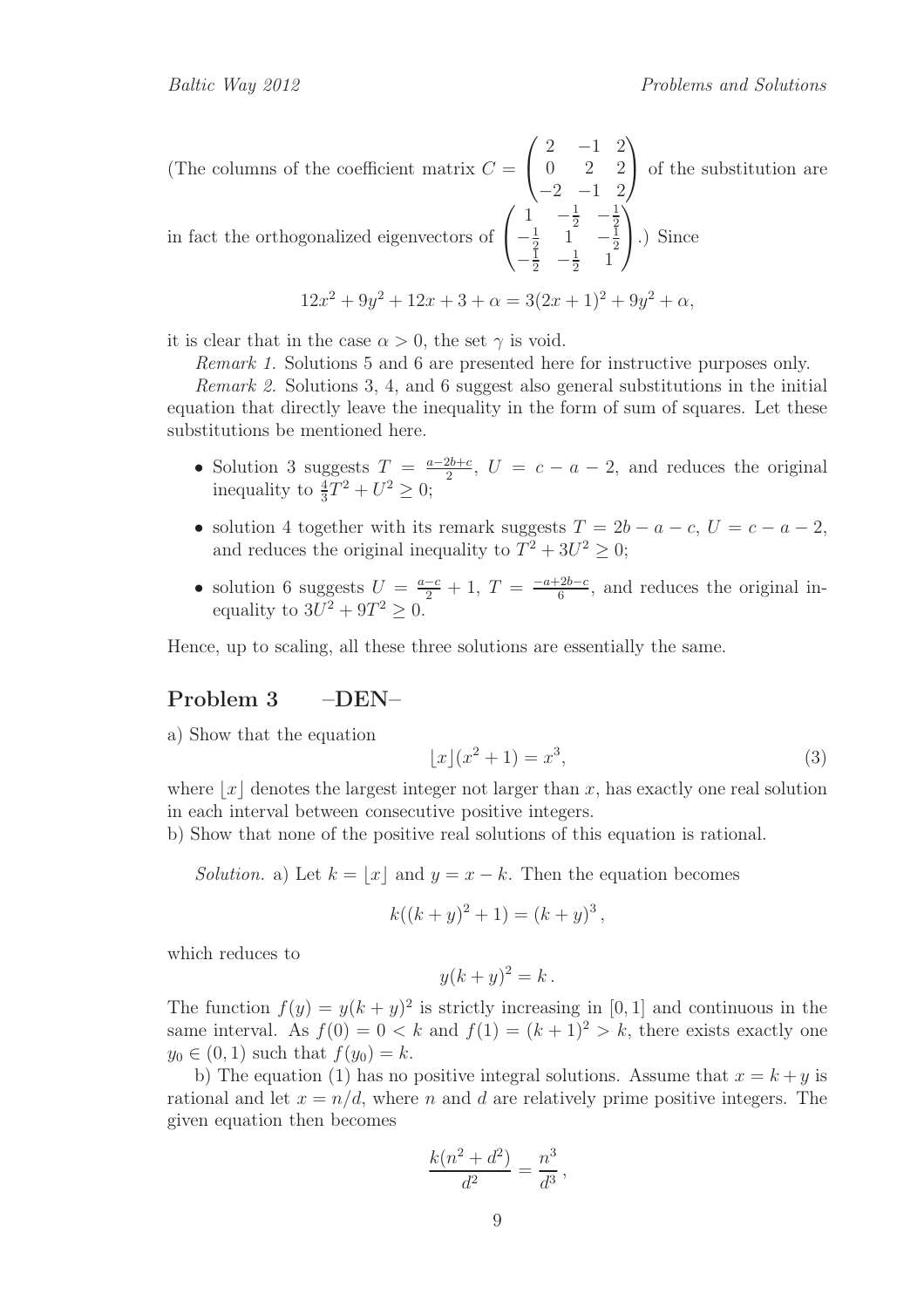or

$$
dk(n^2 + d^2) = n^3.
$$

Since  $x$  is not an integer,  $d$  has at least one prime divisor. It follows from the last equation that this prime divisor also divides  $n$ , a contradiction.

*Remark.* In a), one can also consider the function  $g(y) = y(k+y)^2 - k$ , perhaps expand it, and, using its derivative in  $(0, 1)$ , prove that q is strictly increasing in  $[0, 1].$ 

### Problem 4 –POL–

Prove that for infinitely many pairs  $(a, b)$  of integers the equation

$$
x^{2012} = ax + b
$$

has among its solutions two distinct real numbers whose product is 1.

*Solution 1.* Observe first that for any integer  $m > 2$  the quadratic polynomial  $x^2 - mx + 1$  has two distinct positive roots whose product equals 1.

Moreover, for any integer  $m > 2$  there exists a pair of integers  $(a_m, b_m)$  such that the polynomial  $x^{2012} - a_m x - b_m$  is divisible by the polynomial  $x^2 - mx + 1$ . Indeed, dividing the monomial  $x^{2012}$  by the monic polynomial  $x^2 - mx + 1$  we get a remainder  $R_m(x)$  which is a polynomial with integer coefficients and degree at most 1. Thus  $R_m(x) = a_m x + b_m$  for some integers  $a_m$  and  $b_m$ , which clearly meet our demand.

Now, for a fixed  $m > 2$ , any root of the polynomial  $x^2 - mx + 1$  is also a root of the polynomial  $x^{2012} - a_m x - b_m$ . Therefore the set of solutions of the equation  $x^{2012} = a_m x + b_m$  contains the two distinct roots of the polynomial  $x^2 - mx + 1$ , whose product is equal to 1. This means that the pair  $(a, b) = (a_m, b_m)$  has the required property.

It remains to show that when  $m$  ranges over all integers greater than 2, we get infinitely many distinct pairs  $(a_m, b_m)$ . To this end, note that for  $m_1 \neq m_2$  the roots of the polynomial  $x^2 - m_1x + 1$  are distinct from the roots of the polynomial  $x^2 - m_2x + 1$ , since a common root of them would be a root of their difference  $(m_2 - m_1)x$ , and so it would be equal to zero, which is not a root of any  $x^2 - mx + 1$ . As the polynomial  $x^{2012} - ax - b$  has at most 2012 distinct roots, it is divisible by  $x^2 - mx + 1$  for at most 1006 values of m. Hence the same pair  $(a_m, b_m)$  can be obtained for at most 1006 values of  $m$ , which concludes the proof.

*Solution 2.* Observe first that for any integer  $c > 2$  the equations  $x = x - 0$  and  $x^2 = cx - 1$  have two common distinct positive solutions whose product equals 1. Let those solutions be  $x_1$  and  $x_2$ .

Define a sequence  $(f_n)$  by  $f_0 = 0$ ,  $f_1 = 1$ , and  $f_{n+2} = cf_{n+1} - f_n$ ,  $n \ge 0$ . Suppose that  $x_1$  and  $x_2$  are also common solutions of the equations  $x^n = f_n x - f_{n-1}$  and  $x^{n+1} = f_{n+1}x - f_n$ , then the following equalities hold for  $x = x_1$  and  $x = x_2$ :

$$
x^{n+2} - f_{n+2}x + f_{n+1} = x^{n+2} - (cf_{n+1} - f_n)x + (cf_n - f_{n-1})
$$
  
=  $x^{n+2} - c(f_{n+1}x - f_n) + (f_nx - f_{n-1}) = x^{n+2} - cx^{n+1} + x^n = x^n(x^2 - cx + 1) = 0,$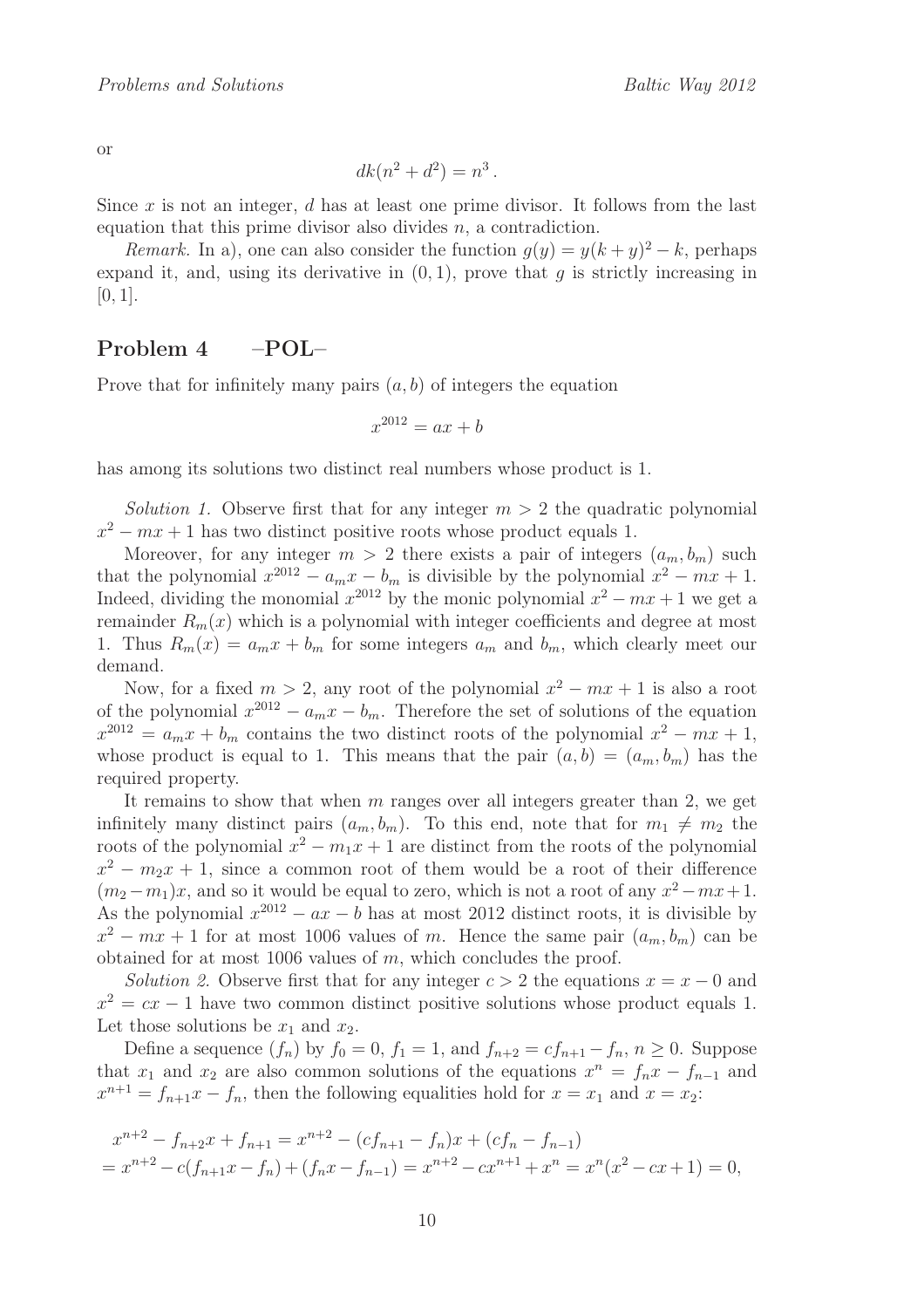which shows that  $x_1$  and  $x_2$  are solutions of  $x^{n+2} = f_{n+2}x - f_{n+1}$  as well.

Now note that for different integers  $c$ , all corresponding members of the sequences  $(f_n)$  are different. At first note that these sequences  $(f_n)$  are strictly increasing: by inductive argument we have

$$
f_{n+2} - f_{n+1} = (c-1)f_{n+1} - f_n > f_{n+1} - f_n > 0.
$$

This also shows that all members are positive.

Now, let us have integers c and c' with  $c' \geq c + 1 > 3$  and let the corresponding sequences be  $(f_n)$  and  $(f'_n)$ . Then again by induction

$$
f'_{n+2} \ge (c+1)f'_{n+1} - f'_{n} = cf'_{n+1} + (f'_{n+1} - f'_{n}) > cf'_{n+1} > cf_{n+1} > cf_{n+1} - f_{n} = f_{n+2}.
$$

We have shown that for all integers  $c > 2$ , the respective pairs  $(f_{2012}, -f_{2011})$  are different, as desired.

*Solution 3.* Consider any even integer  $2c > 2$ . The roots of  $x^2 - 2cx + 1$  are  $c \pm \sqrt{c^2 - 1}$  and their product is 1. Now consider the expansion

$$
(c + \sqrt{c^2 - 1})^{2012} = \alpha + \beta\sqrt{c^2 - 1} = \beta\left(c + \sqrt{c^2 - 1}\right) + (\alpha - \beta c)
$$

where  $\alpha$  and  $\beta$  are some integers. Denote  $a = \beta$  and  $b = \alpha - \beta c$ , then  $c + \sqrt{c^2 - 1}$ is a solution of  $x^{2012} = ax + b$ .

Simple calculation shows that

$$
(c - \sqrt{c^2 - 1})^{2012} = \alpha - \beta\sqrt{c^2 - 1} = \beta\left(c - \sqrt{c^2 - 1}\right) + (\alpha - \beta c),
$$

yielding that also  $c - \sqrt{c^2 - 1}$  is a solution of  $x^{2012} = ax + b$ .

To complete the proof, it remains to point out that  $a = \beta \geq 2012 \cdot c^{2011}$  which means that the number a can be chosen arbitrarily large.

*Solution 4*. Note that the function  $f : (1, \infty) \to \mathbb{R}$ ,  $f(x) = x + x^{-1}$ , is strictly increasing (it can be easily shown by derivative) and achieves all values of  $(2, \infty)$ . Hence let us have an arbitrary integer  $c > 2$  where  $c = \lambda + \lambda^{-1}$  for some real  $\lambda > 1$ .

Define

$$
a = \frac{\lambda^{2012} - \lambda^{-2012}}{\lambda - \lambda^{-1}}, \qquad b = \frac{-\lambda^{2011} + \lambda^{-2011}}{\lambda - \lambda^{-1}}
$$

.

Then it is easy to verify that  $\lambda$  and  $\lambda^{-1}$  are solutions of  $x^{2012} = ax + b$ .

Note that  $a$  and  $b$  are integers. Indeed: for any positive integer  $k$ , we have

$$
\lambda^{k}-(\lambda^{-1})^{k}=\left(\lambda-\lambda^{-1}\right)\cdot\left(\lambda^{k-1}+\lambda^{k-2}\cdot\lambda^{-1}+\ldots+\lambda\cdot\left(\lambda^{-1}\right)^{k-2}+\left(\lambda^{-1}\right)^{k-1}\right),
$$

where the rightmost factor is a symmetric polynomial with integral coefficients in two variables and therefore can be expressed as a polynomial with integral coefficients in symmetric fundamental polynomials  $\lambda + \lambda^{-1}$  and  $\lambda \cdot \lambda^{-1} = 1$ , hence is an integer.

If there were only a finite number of integer pairs  $(a, b)$  for which  $x^{2012} - ax - b$ has two distinct roots whose product is 1, the number of all such roots would also be finite. This would be a contradiction since by the construction above, there are infinitely many such numbers  $\lambda$  for which  $\lambda + \lambda^{-1} \in \{3, 4, ...\}$  and that  $\lambda, \lambda^{-1}$  are roots of some  $x^{2012} - ax - b$  where a, b are integers.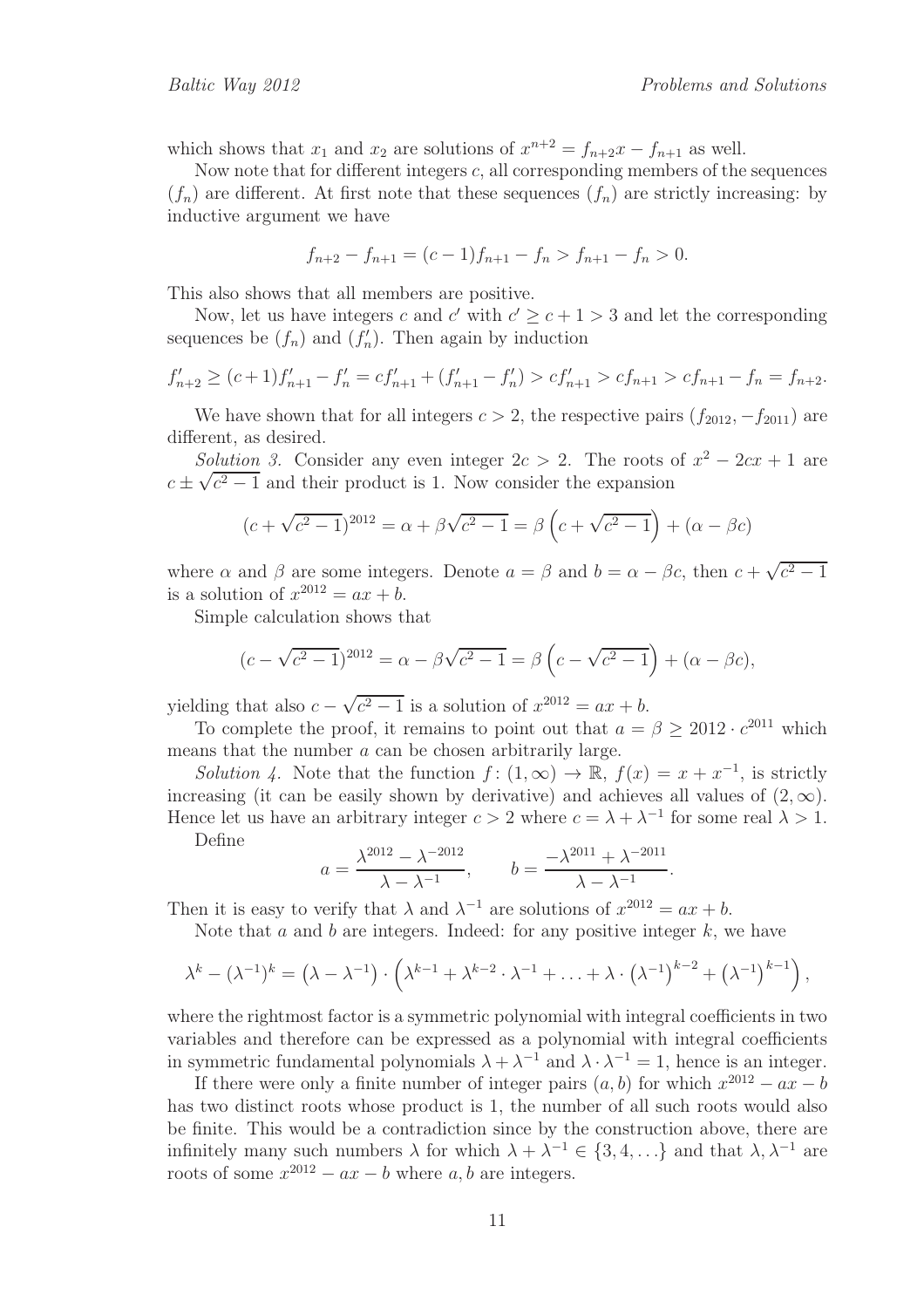### Problem 5 –EST–

Find all functions  $f: \mathbb{R} \to \mathbb{R}$  for which

$$
f(x + y) = f(x - y) + f(f(1 - xy))
$$

holds for all real numbers  $x$  and  $y$ .

*Answer:*  $f(x) \equiv 0$ .

*Solution.* Substituting  $y = 0$  gives  $f(x) = f(x) + f(f(1))$ , hence  $f(f(1)) = 0$ . Using this after substituting  $x = 0$  into the original equation gives  $f(y) = f(-y)$ for all  $y$ , i.e.,  $f$  is even.

Substituting  $x = 1$  into the original equation gives  $f(1 + y) = f(1 - y) +$ f(f(1 − y)). By f being even, also  $f(-1 - y) = f(1 - y) + f(f(1 - y))$ . Hence  $f(f(1-y)) = f(1-y-2) - f(1-y)$ . As  $1-y$  covers all real values, one can conclude that

$$
f(f(z)) = f(z - 2) - f(z)
$$
 (4)

for all real numbers z.

Substituting  $-z$  for z into (4) and simplifying the terms by using that f is even, one obtains  $f(f(z)) = f(z+2) - f(z)$ . Together with (4), this implies

$$
f(z+2) = f(z-2)
$$
\n<sup>(5)</sup>

for all real numbers z.

Now taking  $y = 2$  in the original equation followed by applying (5) leads to  $f(f(1-2x)) = 0$  for all real x. As  $1-2x$  covers all real values, one can conclude that

$$
f(f(z)) = 0 \tag{6}
$$

for all real numbers z. Thus the original equation reduces to

$$
f(x+y) = f(x-y).
$$

Taking  $x = y$  here gives  $f(2x) = f(0)$ , i.e., f is constant, as  $2x$  covers all real numbers. As 0 must be among the values of f by  $(6)$ ,  $f(x) \equiv 0$  is the only possibility.

### Problem 6 –SPB–

There are 2012 lamps arranged on a table. Two persons play the following game. In each move the player flips the switch of one lamp, but he must never get back an arrangement of the lit lamps that has already been on the table. A player who cannot move loses. Which player has a winning strategy?

*Answer:* the first player has a winning strategy.

*Solution 1.* The first player can pick one lamp and keep switching it on and off during the whole game. The second player cannot switch this particular lamp, he always has to switch some other lamp so that the arrangement of the other lamps becomes different from any that has already been on the table. So the first player always has a move, and the second player eventually runs out of the possible moves.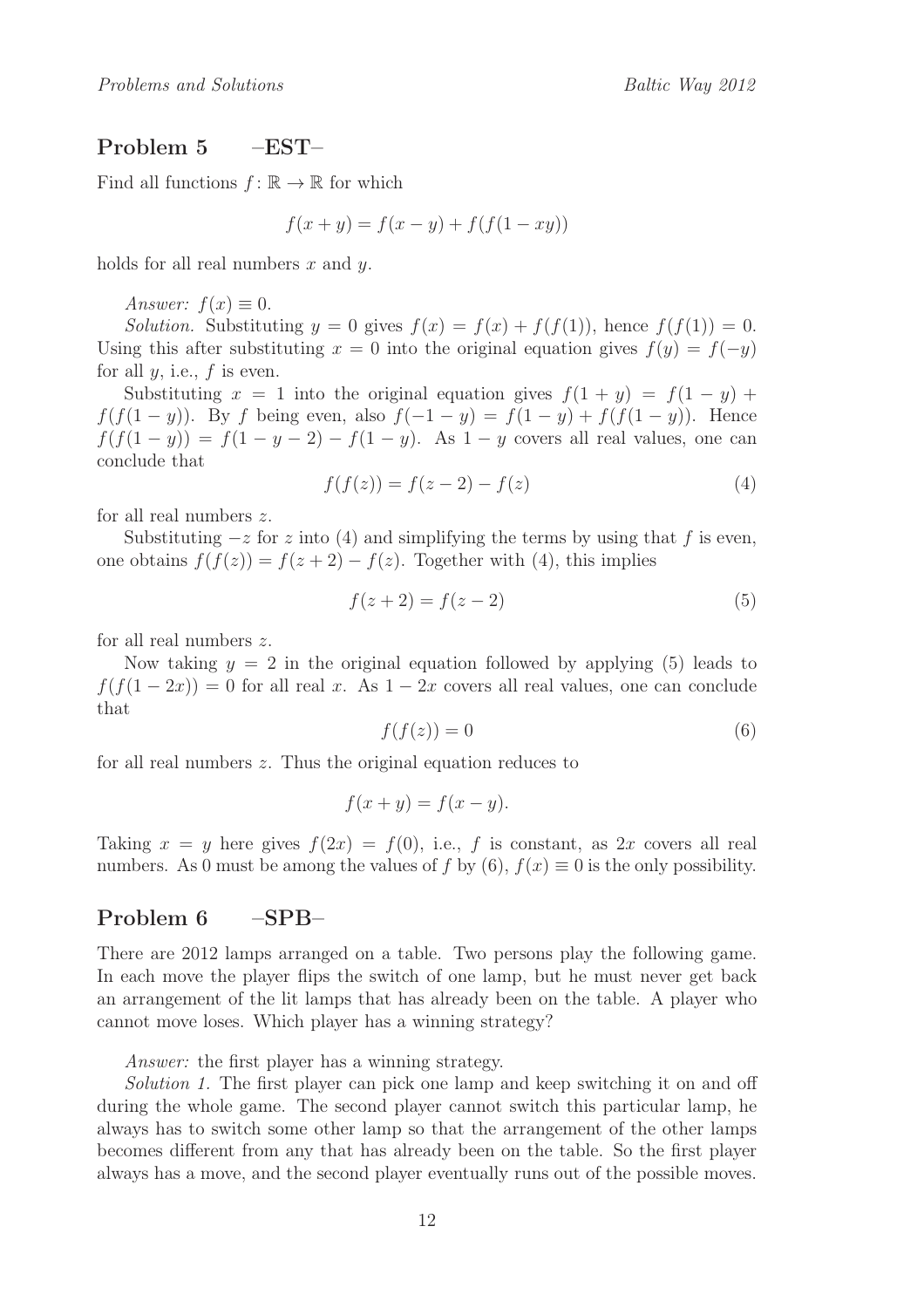*Solution 2.* Note that the parity of the lit lamps changes with each move. So all the possible states can be divided into two disjoint sets, one with odd number of of the lamps lit and the other with even number of the lamps lit. We get a bipartite graph where the vertices are the states and two states are connected with an edge if it is possible to get from one state to another by switching one lamp off or on.

We want to use Hall's marriage theorem to get a perfect matching of the states. The assumption of the theorem is the following: for every subset A of the states in one set there is at least as many neighboring states in the second set. Let the number of states in A be n, and let B be the set of neighboring states of A, containing m states. Since each state in A has exactly 2012 neighbors and all these neighbors belong to the set B, there are exactly  $2012n$  edges between A and B. Since each state in B has exactly 2012 neighbors (some of them may not belong to  $A$ ), there is at most 2012m edges between A and B. Hence  $2012n \le 2012m$ , or  $n \le m$ , i.e. the assumption of the theorem is satisfied.

Now the Hall's theorem states that there is a perfect matching. On every move the first player has to switch the lamp which changes the state into it's partner in the perfect matching. Any lamp the second player can switch results in a state whose partner has not been used yet, so the first player always has a move, and the secod player eventually loses.

#### Problem 7 –SPB–

On a  $2012 \times 2012$  board, some cells on the top-right to bottom-left diagonal are marked. None of the marked cells is in a corner. Integers are written in each cell of this board in the following way. All the numbers in the cells along the upper and the left sides of the board are 1's. All the numbers in the marked cells are 0's. Each of the other cells contains a number that is equal to the sum of its upper neighbour and its left neighbour. Prove that the number in the bottom right corner is not divisible by 2011.

*Solution 1.* Let a peg go on the board, stepping from a cell to the neighbor cell right or below. Then the number in the bottom right corner of the board is equal to the number of paths of the peg from the top left corner to the bottom right corner, which do not visit the marked cells.

The total number of paths (including those that pass through the marked cells) equals  $\binom{4022}{2011}$  $^{4022}_{2011}$ ; this number is not divisible by 2011, because 2011 is a prime number. The number of paths that pass through the k-th cell of the diagonal equals  $\binom{2011}{k}$  $\binom{11}{k}^2$ because in order to visit this cell starting from the corner the peg should make 2011 steps, k of which are horizontal, and others are vertical; and after the visit it also should make 2011 steps, k of which is vertical. Since  $k \neq 0$ , 2011 (because the marked cells are not in the corner) this number is divisible by 2011.

So the number in the low right corner equals the difference of the number that is not divisible by 2011 and several numbers that are divisible by 2011.

*Solution 2.* Turning the board 45◦ so that the upper left corner is on the top we notice that the numbers written on the board constitute the Pascal's triangle. If there were no marked cells on the board, then the number on the bottom cell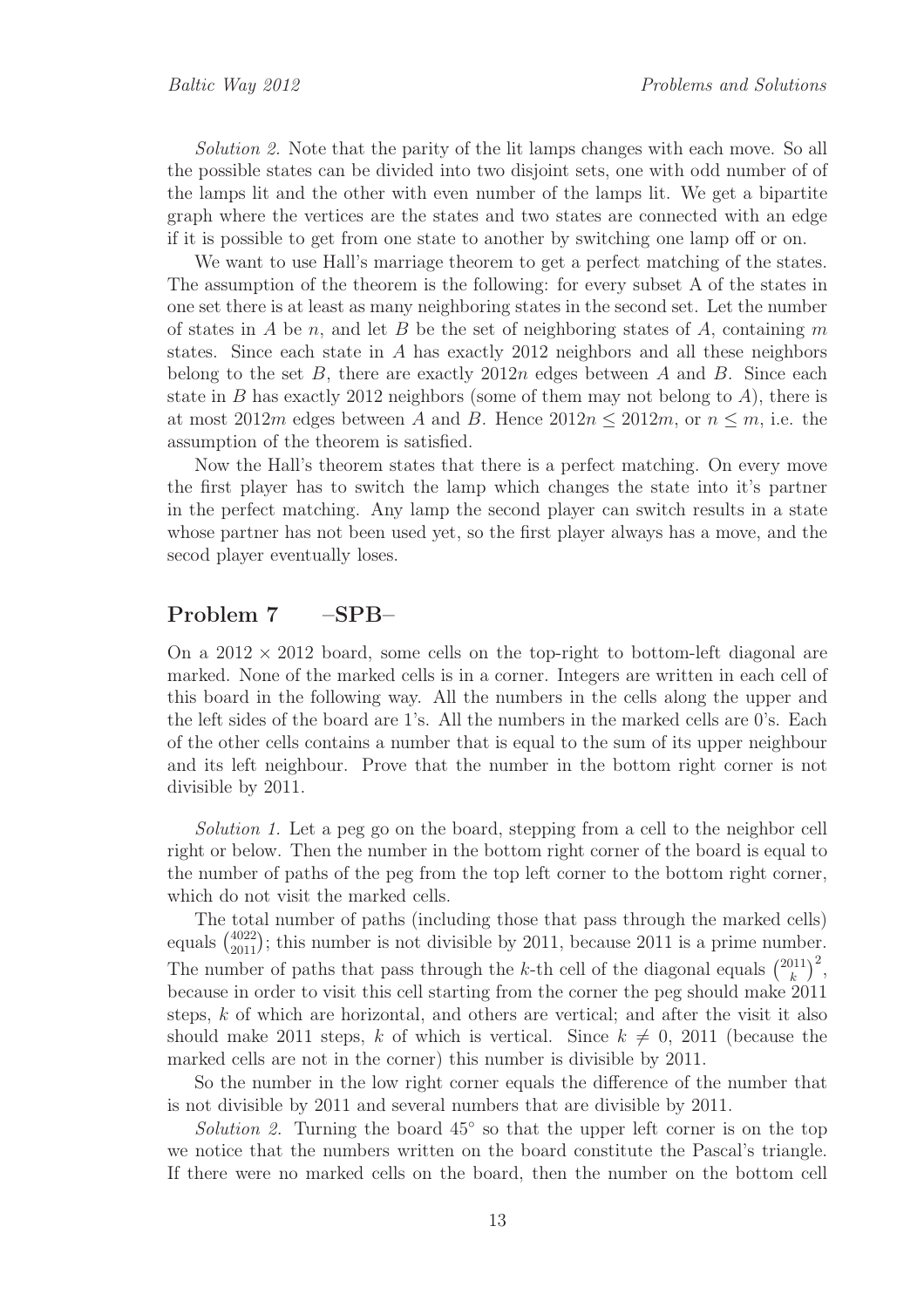would be  $\binom{4022}{2011}$ , which is not divisible by 2011. All the cells on the diagonal that is now horizontal, would be of the form  $\binom{2011}{k}$  $\binom{11}{k}$ ; all of them, except the numbers in the corners, would be divisible by 2011. If we substitute the numbers on the diagonal with their remainders modulo 2011, then all the numbers on the diagonal are 0's, independent of whether they were marked or not, except in the corners there are 1's. After this change all numbers below the diagonal get substituted with their remainders modulo 2011. All the numbers below the diagonal are now 0's, except along the sides are 1's and in the bottom corner there is 2. Hence the remainder of the number written in the bottom corner modulo 2012 is 2.

# Problem 8 –SPB–

A directed graph does not contain directed cycles. The number of edges in any directed path does not exceed 99. Prove that it is possible to colour the edges of the graph in 2 colours so that the number of edges in any single-coloured directed path in the graph will not exceed 9.

*Solution.* Label each vertex by the number from 0 to 99, that is equal to the length of the longest directed path that ends in this vertex. Then every edge goes from a vertex with a smaller label to a vertex with a larger label. Now colour this edge in red if the digit of tens in the larger label is greater than the digit of tens in the smaller label. Otherwise colour this edge in blue. Since the number of tens is the same in all vertices on a blue path, the length of the path cannot exceed 9. Since the number of tens is different in all vertices on a red path, the length of the path also cannot exceed 9.

# Problem 9 –DEN–

Zeroes are written in all cells of a  $5 \times 5$  board. We can take an arbitrary cell and increase by 1 the number in this cell and all cells having a common side with it. Is it possible to obtain the number 2012 in all cells simultaneously?

*Answer:* No.

*Solution 1.* Let  $a_{(i,j)}$  be the number written in the cell in the row i and column j. To prove that it is not possible to get  $2012$  written in each cell, we choose a factor  $c_{(i,j)}$  for each cell, such that

$$
S = \sum_{1 \le i, j \le 5} c_{(i,j)} \cdot a_{(i,j)}
$$

increases by the same number each time a cell is chosen. If we choose the factors  $c_{(i,j)}$  as shown in Figure 1, then S increases by 22 each time a cell is chosen. Hence S is divisible by 22 at all times. The sum of all the  $c_{(i,j)}$  is 138, hence if 2012 is written in each cell, then

$$
S = 138 \cdot 2012 = 2^3 \cdot 3 \cdot 23 \cdot 503,
$$

which cannot be reached, since it is not divisible by 22.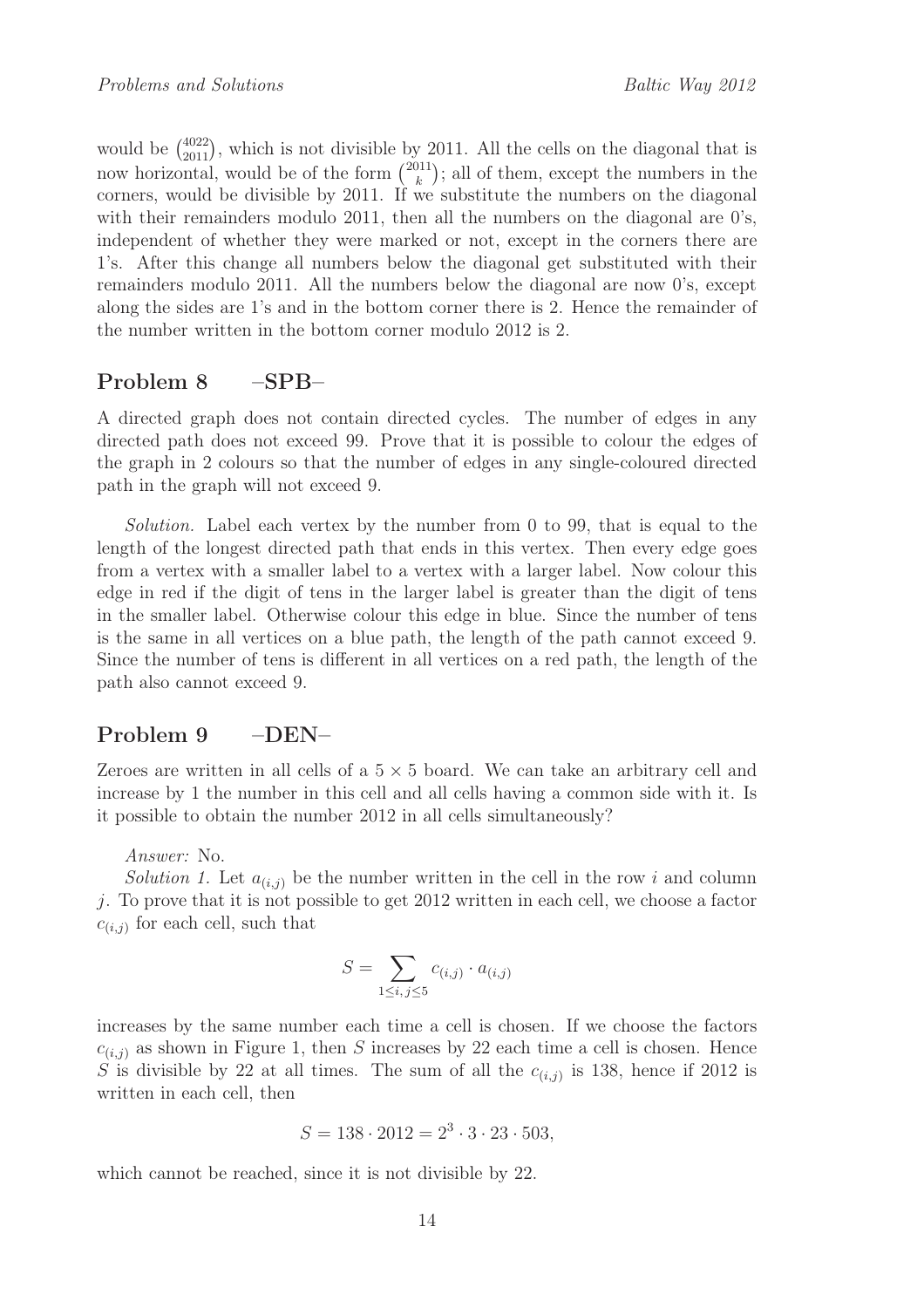*Solution 2.* Divide all cells into six disjoint sets as follows: the set A consists of all corner cells, the set  $B$  consists of all cells, having a common side with the corner cells, the set C consists of all diagonal neighbors of the corner cells, the set D consists of all middle cells of the sides of the board, the set E consists of all cells having a common side with the center cell, and the set  $F$  has only the center cell in it. Suppose we choose  $\alpha$  times a cell from the set  $A, b$  times from the set B etc. Suppose that after a number of steps we get the number s written in each cell. Since only the cells from the sets  $A$  and  $B$  contribute to the numbers written in the cells of the set  $A$  and each choice from these sets contributes exactly 1 to the sum of the numbers written in the cells of the set A, we have  $a + b = 4s$ . Similarly, considering the sum of the numbers written in the cells of the set  $B$ , we see that choosing a cell from the set A contributes 2 to the sum, choosing a cell from the set B contributes 1, a cell from C contributes 2 and a cell from D contributes 2, hence  $2a + b + 2c + 2d = 8s$ . Continuing, we get  $b + c + 2e = 4s$ ,  $b + d + e = 4s$ ,  $2c + d + e + 4f = 4s$ , and  $e + f = s$ . Eliminating a, b, d, e, and f from these equations we get  $11c = 4s$ . This is only possible if s is divisible by 11. Since 2012 is not divisible by 11, it is not possible to get 2012 written in each cell.

*Remark.* For every positive s divisible by 11 it is possible to get s written in each cell. For  $s = 11$  Figure 2 shows how many times one has to choose each cell. If s is larger than 11, we can simply repeat these steps as many times as needed. The same figure can also be used for choosing factors as in Solution 1.

### Problem 10 –DEN–

Two players A and B play the following game. Before the game starts, A chooses not necessarily different odd primes, and then B chooses half of them and writes them on a blackboard. In each turn a player chooses a positive integer n, erases some primes  $p_1, p_2, \ldots, p_n$  from the blackboard and writes all the prime factors of  $p_1p_2 \tldots p_n-2$  instead (if a prime occurs several times in the prime factorization of  $p_1p_2 \ldots p_n-2$ , it is written as many times as it occurs). Player A starts, and the player whose move leaves the blackboard empty loses the game. Prove that one of the two players has a winning strategy and determine who.

*Remark:* Since 1 has no prime factors, erasing a single 3 is a legal move.

*Solution.* Player A has a winning strategy.

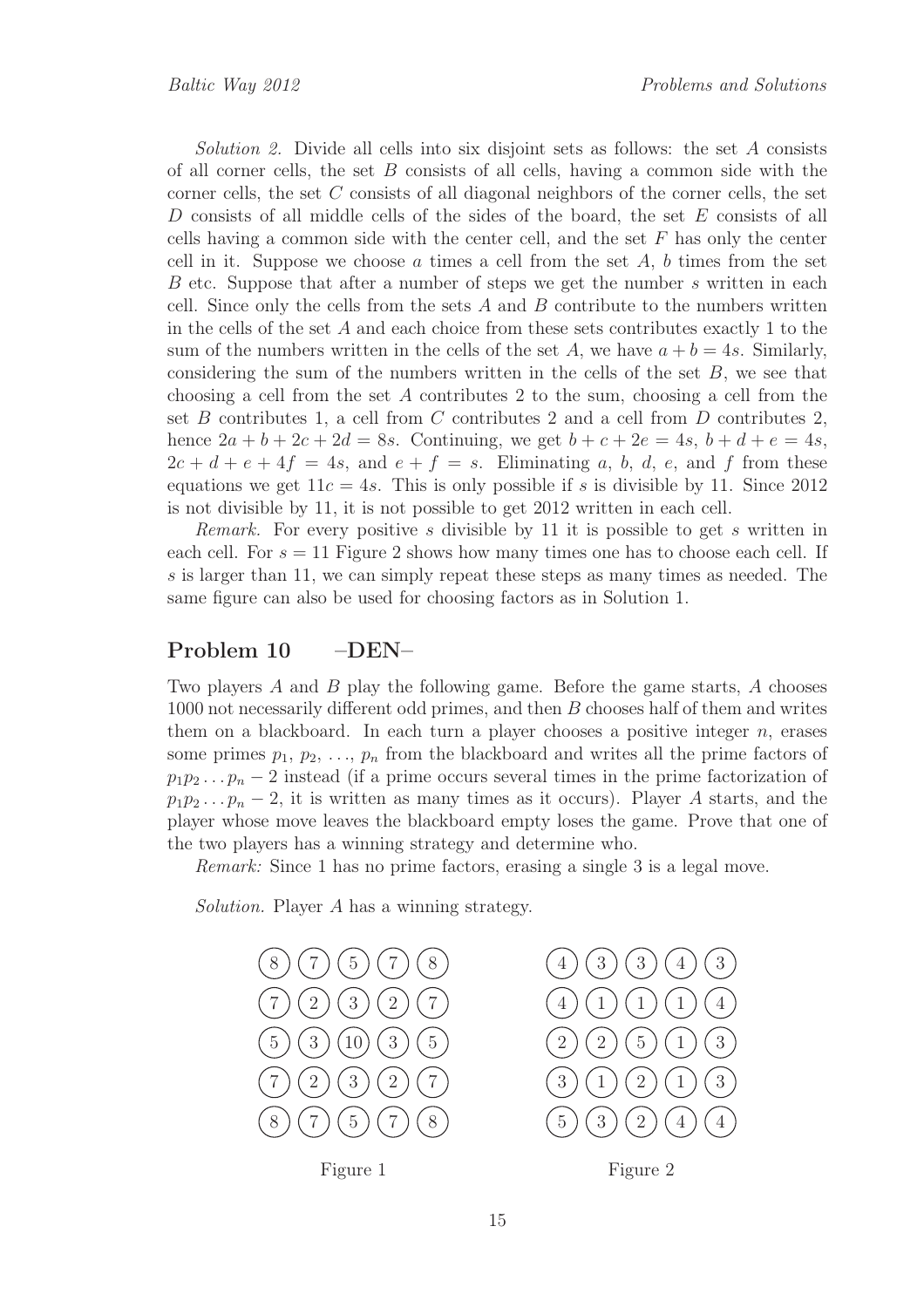Let player A choose 1000 primes all congruent to 1 modulo 4. Then there are 500 primes congruent to 1 modulo 4 when the game begins. Let P denote the parity of the number of primes congruent to 3 modulo 4 on the blackboard. When the game starts, P is even. Remember that the number of primes congruent to 3 modulo 4 in the prime factorization of a number is even if the number is congruent to 1 modulo 4, and odd if the number is congruent to 3 modulo 4. In each turn the parity of P changes, because the number of primes congruent to 3 modulo 4 among  $p_1, p_2, \ldots$ ,  $p_n$  and in the prime factorization of  $p_1p_2 \tldots p_n-2$  is of different parity. Hence P is odd after each of  $A$ 's turns and even after each of  $B$ 's turns, so  $A$  cannot lose. Since the product of all the primes on the blackboard decreases with each turn, the game eventually ends, hence A wins.

### Problem 11 –SPB–

Let ABC be a triangle with  $\angle A = 60^\circ$ . The point T lies inside the triangle in such a way that  $\angle ATB = \angle BTC = \angle CTA = 120^{\circ}$ . Let M be the midpoint of BC. Prove that  $TA + TB + TC = 2AM$ .

*Solution 1.* Rotate the triangle  $ABC$  by 60 $\degree$  around the point A (Figure 3). Let T' and C' be the images of T and C, respectively. Then the triangle  $ATT'$ is equilateral and  $\angle AT'C' = 120^{\circ}$ , meaning that B, T, T', C' are collinear and  $TA + TB + TC = BC'$ . Let A' be a point such that  $ABA'C$  is a parallelogram. Then  $2AM = AA'$ . It remains to observe that the triangles  $BAC'$  and  $ABA'$  are equal, since BA is common,  $\angle BAC' = 120^{\circ} = \angle A'BA$ , and  $AC' = BA'$ .



Figure 3

*Remark.* The rotation used here is the same as that used in finding a point P in the triangle such that the total distance from the three vertices of the triangle to P is the minimum possible (Fermat point); this is exactly the point  $T$  in the problem.

*Solution 2.* Let A' be a point such that  $ABA'C$  is a parallelogram. Since  $\angle BA'C = 60°$  and  $\angle BTC = 120°$ , the point T lies on the circumcircle of A'BC. Let X be the second intersection point of  $AT$  with this circumcircle and let Y be the midpoint of A'X. The triangle BCX is equilateral, since  $\angle BXC = \angle BA'C = 60°$ and  $\angle BCX = \angle BTX = 180^\circ - \angle BTA = 60^\circ$ . Therefore  $TB + TC = TX$ . So it is sufficient to show that  $AX = AA'$ .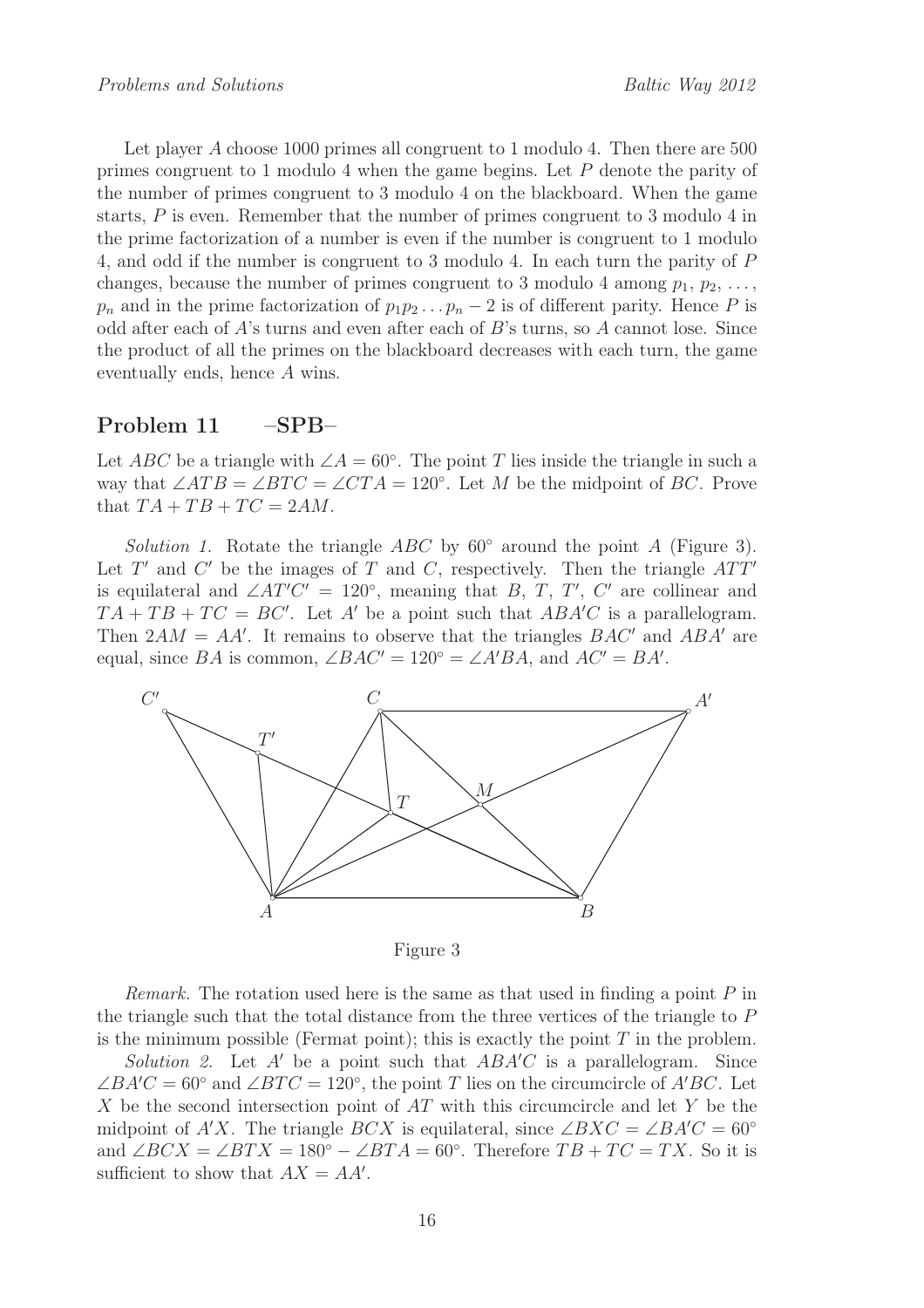

Figure 4

Let K be the intersection point of the medians of  $BCX$ . Since  $XM$  is a median for both  $BCX$  and  $AA'X$ , it follows that K is also the intersection point of the medians of  $AA'X$ . Thus K lies on the median AY. Since the triangle  $KA'X$  is equilateral, we have  $KY \perp A'X$ , so AY is both the height and the median of  $AA'X$ . Consequently,  $TA + TB + TC = AX = AA' = 2AM$ .

*Solution 3.* Let  $A'$  be a point such that  $ABA'C$  is a parallelogram (Figure 5). Use notations  $AB = c$ ,  $AC = b$ ,  $2AM = AA' = d$ ,  $TA = x$ ,  $TB = y$ ,  $TC = z$ . From ∠ABT = 60° – ∠BAT = ∠CAT = 60° – ∠ACT one gets ∆ABT ~ ∆CAT. So y :  $x = c : b$ , and we have totally  $\triangle ABT \sim \triangle CAT \sim \triangle A'AB$ , giving  $x = b \cdot \frac{c}{d} = c \cdot \frac{b}{d}$  $\frac{b}{d}$  $y = c \cdot \frac{c}{d}$  $\frac{c}{d}$ ,  $z = b \cdot \frac{b}{d}$  $\frac{b}{d}$ . By applying the law of cosines in triangle  $A'AB$ , we finally get

$$
x + y + z = \frac{bc + c^2 + b^2}{d} = \frac{d^2}{d} = d.
$$



Figure 5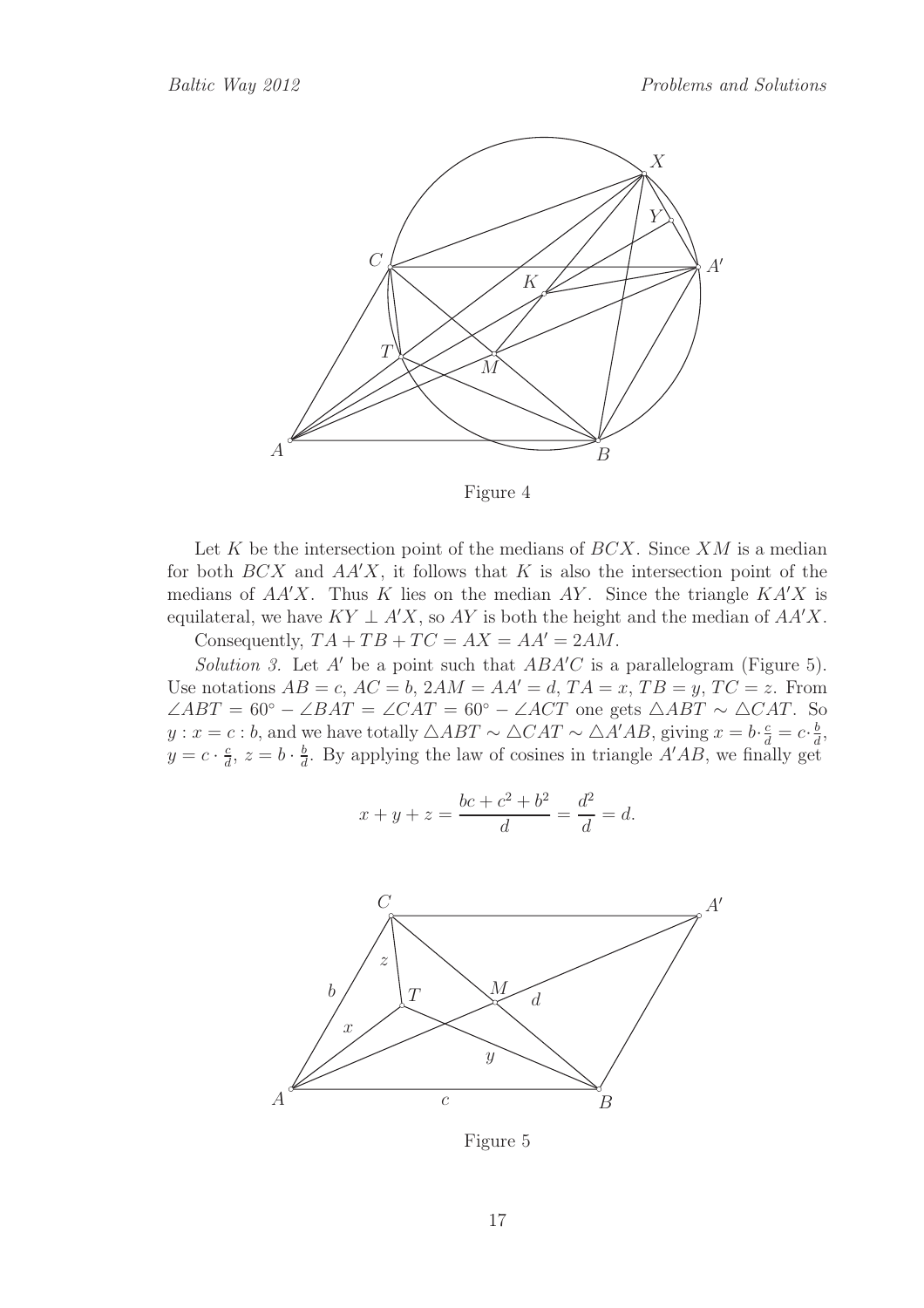### Problem 12 –DEN–

Let  $P_0, P_1, \ldots, P_8 = P_0$  be successive points on a circle and Q be a point inside the polygon  $P_0P_1 \ldots P_7$  such that  $\angle P_{i-1}QP_i = 45^\circ$  for  $i = 1, \ldots, 8$ . Prove that the sum

$$
\sum_{i=1}^{8} P_{i-1} P_i^2
$$

is minimal if and only if Q is the centre of the circle.

*Solution.* By the cosine law we have (Figure 6)

$$
P_{i-1}P_i^2 = QP_{i-1}^2 + QP_i^2 - \sqrt{2} \cdot QP_{i-1} \cdot QP_i.
$$

Hence, using the AM-GM inequality,

$$
\sum_{i=1}^{8} P_{i-1} P_i^2 = \sum_{i=1}^{8} (2 \cdot Q P_i^2 - \sqrt{2} \cdot Q P_{i-1} \cdot Q P_i) \ge (2 - \sqrt{2}) \sum_{i=1}^{8} Q P_i^2.
$$

The equality holds if and only if all distances  $QP_i$  are equally large, i.e.  $Q$  is the centre of the circle. So it remains to show that the sum in the last expression is independent of Q. Indeed, by the Pythagorean theorem,

$$
\sum_{i=1}^{8} Q P_i^2 = (P_0 P_2^2 + P_4 P_6^2) + (P_1 P_3^2 + P_5 P_7^2) = 2d^2,
$$

where d is the diameter of the circle. The last equality follows form the fact that  $P_0P_2P_4P_6$  is a cyclic quadrilateral with perpendicular diagonals, so  $P_0P_2^2 + P_4P_6^2 =$  $d^2$ .

*Remark.* The sum  $\sum_{i=1}^{8} Q P_i^2 = \sum_{i=1}^{4} Q P_{2i-1}^2 + \sum_{i=1}^{4} Q P_{2i}^2$  can also be computed easily using coordinates, e.g. expressing each term by the coordinates of Q.



Figure 6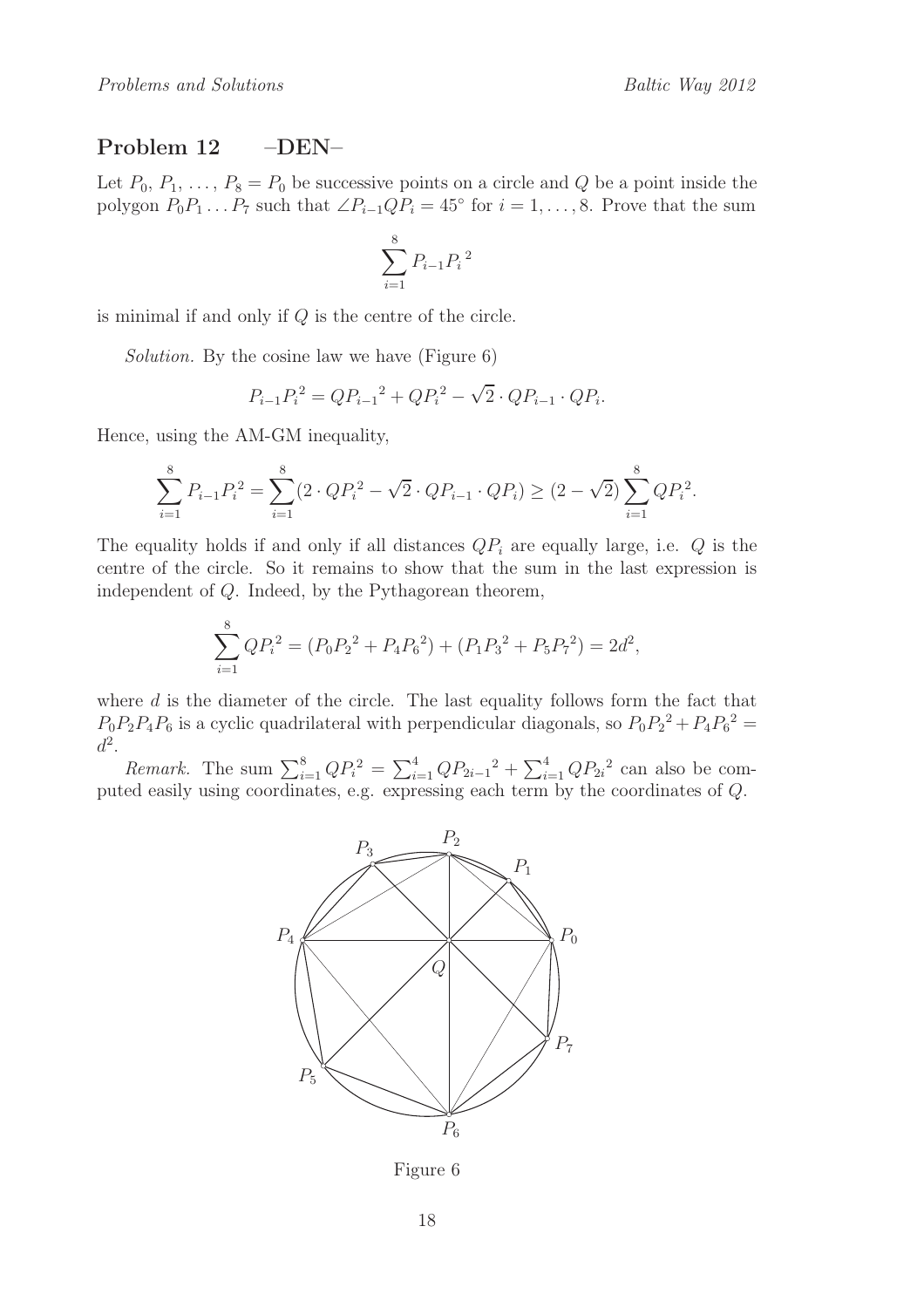

Figure 7

#### Problem 13 – NOR–

Let ABC be an acute triangle, and let H be its orthocentre. Denote by  $H_A$ ,  $H_B$ and  $H_C$  the second intersection of the circumcircle with the altitudes from A, B and C respectively. Prove that the area of  $\triangle H_A H_B H_C$  does not exceed the area of  $\triangle ABC$ .

*Solution 1.* We know that the points  $H_A$ ,  $H_B$  and  $H_C$  are in fact the reflection of H on the sides (Figure 7). Since  $ABC$  is acute (i.e. H lies in the interior of  $ABC$ ), we have  $S_{AH_CBH_ACH_B} = 2S_{ABC}$ . We thus have to show that  $2S_{H_AH_BH_C} \leq S_{AH_CBH_ACH_B}$ , which is equivalent to

$$
S_{H_A H_B H_C} \leq S_{H_A CH_B} + S_{H_B A H_C} + S_{H_C B H_A}.
$$

Notice that the triangles on the RHS are isosceles (e.g.  $H_A C = H C = H_B C$ ). If now for example  $\angle H_A H_B H_C \geq 90^\circ$ , then obviously already  $S_{H_A H_B H_C} \leq S_{H_A B H_C}$ . It may therefore be supposed that  $H_A H_B H_C$  is acute-angled. Denote by M its orthocentre, which then lies inside the triangle. Denote by  $M_A$ ,  $M_B$  and  $M_C$  the reflections of the orthocentre on the sides  $H_B H_C$ ,  $H_C H_A$  and  $H_A H_B$ , respectively. These lie on the circumcircle, and therefore we have  $S_{H_B M_A H_C} \leq S_{H_B A H_C}$ ,  $S_{H_C M_B H_A} \leq S_{H_C B H_A}$ and  $S_{H_A M_C H_B} \leq S_{H_A CH_B}$ . Since

$$
S_{H_A H_B H_C} = S_{H_B M_A H_C} + S_{H_C M_B H_A} + S_{H_A M_C H_B},
$$

we arrive to the required result.

*Solution 2.* Let the angles of ABC be denoted by  $\alpha$ ,  $\beta$  and  $\gamma$ , the radius of the circumcircle by R. Then

$$
S_{ABC} = 2R^2 \sin \alpha \sin \beta \sin \gamma.
$$

By peripheric angles we get

$$
\angle H_A H_B H_C = \angle H_A H_B B + \angle B H_B H_C = \angle H_A AB + \angle BCH_C = 180^\circ - 2\beta,
$$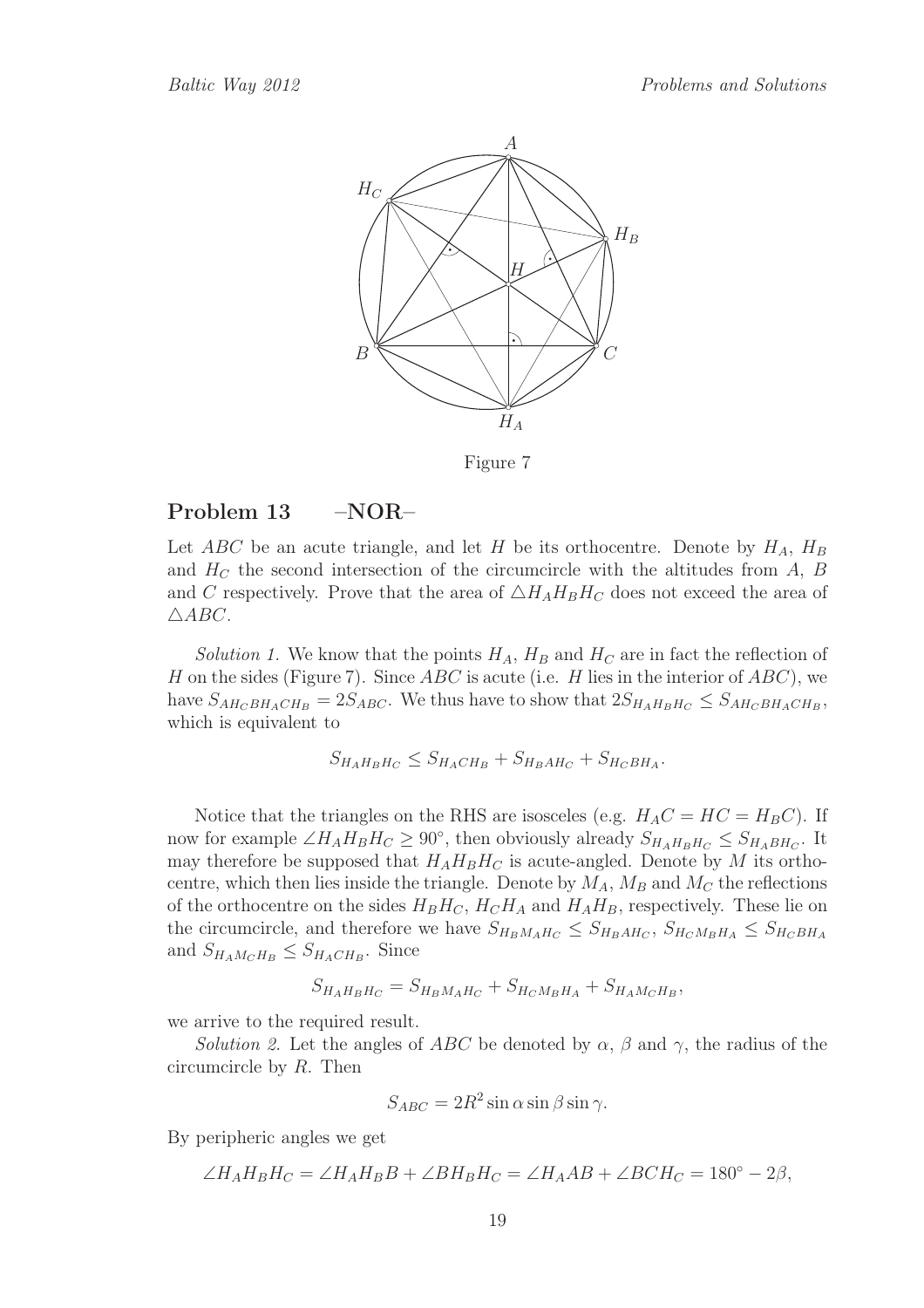

Figure 8

and correspondingly  $\angle H_B H_C H_A = 180^\circ - 2\gamma$  and  $\angle H_C H_A H_B = 180^\circ - 2\alpha$ . Thus

$$
S_{H_A H_B H_C} = 2R^2 \sin(180^\circ - 2\beta) \sin(180^\circ - 2\gamma) \sin(180^\circ - 2\alpha)
$$
  
=  $2R^2 \sin(2\beta) \sin(2\gamma) \sin(2\alpha) = 8S_{ABC} \cos \alpha \cos \beta \cos \gamma$   
 $\leq 8S_{ABC} \left(\frac{\cos \alpha + \cos \beta + \cos \gamma}{3}\right)^3 \leq S_{ABC},$ 

where the last inequality follows from Jensen's inequality for the cosine function.

*Remark.* There are also other solutions that combine the ideas appearing in Solutions 1 and 2 in different way.

#### Problem 14 –POL–

Given a triangle  $ABC$ , let its incircle touch the sides  $BC$ ,  $CA$ ,  $AB$  at  $D$ ,  $E$ ,  $F$ , respectively. Let G be the midpoint of the segment DE. Prove that  $\angle EFC =$ ∠ $GFD$ .

*Solution 1.* Let  $\omega$  be the circumcircle of the triangle CEF and let H be the second point of intersection of the circle  $\omega$  with the line CG (Figure 8). Assume also, without loss of generality, that  $AC < BC$ . (If  $AC = BC$ , the whole problem becomes trivial due to symmetry.) Then the points  $G, H, B$  lie on the same side of the line  $CF$  and the vertex A lies on the opposite side. The points  $E, F, H, C$ lie on the circle  $\omega$  while the points E and D are symmetric with respect to the line CH. Hence

$$
\angle EFC = \angle EHC = \angle CHD. \tag{*}
$$

The line AC is tangent to the incircle of ABC at E, so we have  $\angle GDF =$  $\angle EDF = \angle AEF = 180^{\circ} - \angle CEF$ . Now, using the circle  $\omega$ , we see that  $\angle CEF =$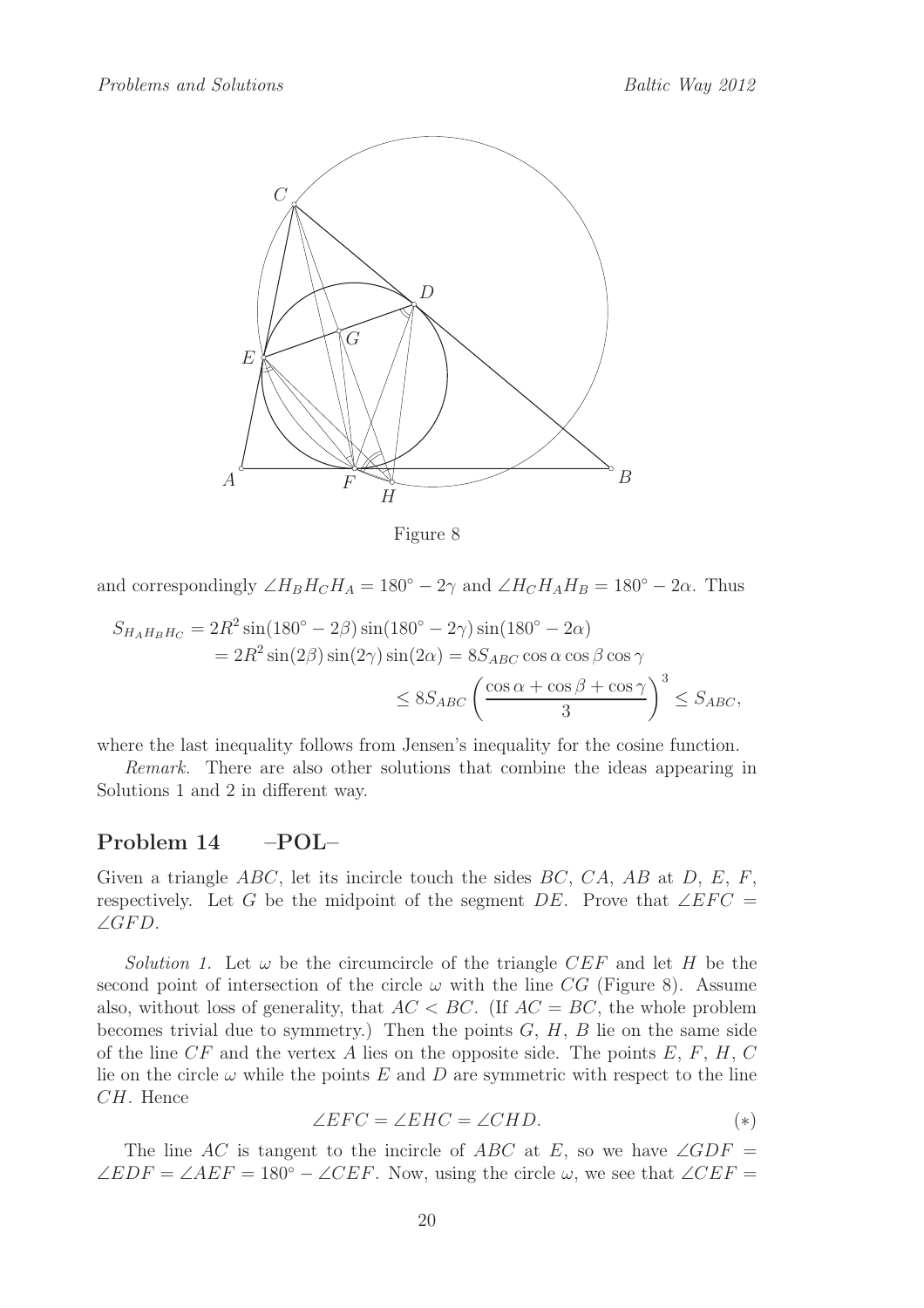

Figure 9

 $180° - \angle CHF = 180° - \angle GHF$ . Combining the above relations we conclude that  $\angle GDF = \angle GHF$ , so that the points G, F, H, D lie on a circle. Therefore  $\angle CHD =$  $\angle GHD = \angle GFD$ , which together with (\*) proves the assertion of the problem.

*Remark.* This problem is trivial for those who rely on the following known result: *a symmedian through one of the vertices of a triangle passes through the point of intersection of the tangents to the circumcircle at the other two vertices* (http://www. cut-the-knot.org/Curriculum/Geometry/Symmedian.shtml#explanation). Applying this result to triangle DEF and the symmedian through F gives that the symmedian coincides with  $FC$ . Now use the definition of symmedian.

*Solution 2.* We show that the ray from a triangle vertex  $F$  though the intersection C of the tangents to the circumcircle at the two other vertices  $D$  and  $E$  is the symmedian of triangle DFE: Let the circle with centre C and radius  $CD = CE$ meet the rays  $FD$  and  $FE$  again in P and Q (Figure 9). Then

$$
\angle DPC = \angle PDC = \angle FDB = \angle FED = 180^{\circ} - \angle QED = \angle QPD,
$$

whence  $P, C, Q$  are collinear. Thus  $PQ$  is a diameter of circle  $DEQP$ . Triangles  $FDE$  and  $FQP$  are similar and have a common angle at F. Consequently, the desired result follows since G is the midpoint of  $DE$  and C is the midpoint of  $QP$ .

### Problem 15 –LAT–

The circumcentre  $O$  of a given cyclic quadrilateral  $ABCD$  lies inside the quadrilateral but not on the diagonal AC. The diagonals of the quadrilateral intersect at I.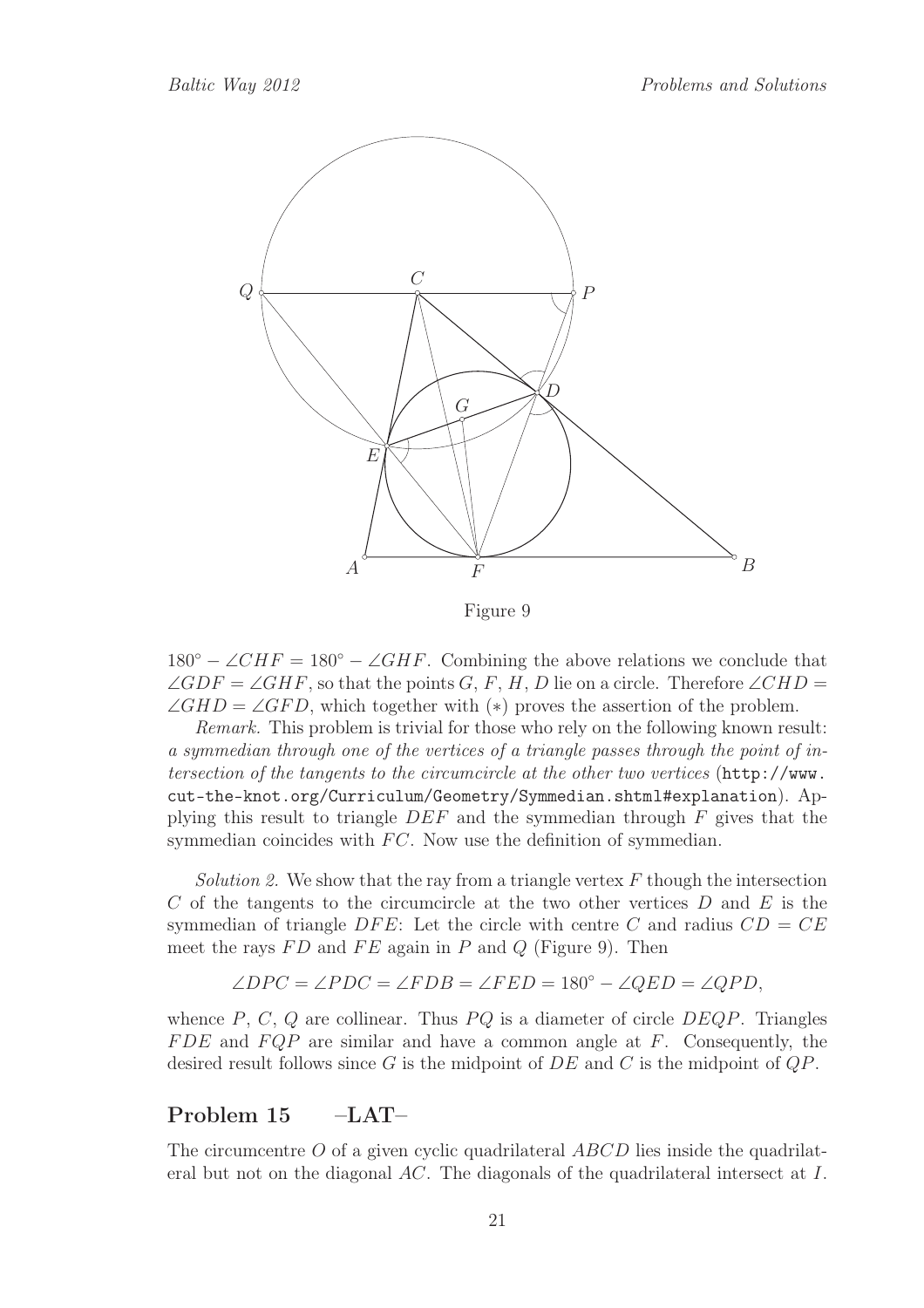The circumcircle of the triangle AOI meets the sides AD and AB at points P and  $Q$ , respectively; the circumcircle of the triangle COI meets the sides CB and CD at points R and S, respectively. Prove that  $PQRS$  is a parallelogram.

*Solution.* Assume w.l.o.g. that angle ABC is obtuse (otherwise switch B and D, Figure 10). As A, I, O and P are concyclic, we get  $\angle QAI = \angle QOI$ ; similarly  $\angle RCI = \angle ROI$ . Hence

$$
\angle QOR = \angle QOI + \angle ROI = \angle QAI + \angle RCI = \angle BAC + \angle BCA
$$
  
= 180<sup>°</sup> - \angle ABC = 180<sup>°</sup> - \angle QBR.

It follows that points  $Q, O, R$  and  $B$  are concyclic.

Furthermore,  $\angle PAI = 180^{\circ} - \angle POI$  and  $\angle SCI = 180^{\circ} - \angle SOI$  imply

$$
\angle POS = 360^{\circ} - \angle POI - \angle SOI = \angle PAI + \angle SCI = \angle DAC + \angle DCA
$$
  
= 180^{\circ} - \angle ADC = 180^{\circ} - \angle PDS.

Hence also points  $P$ ,  $O$ ,  $S$  and  $D$  are concyclic.

As O is the circumcentre of ABCD, we have  $AO = OB$  and  $\angle BAO = \angle OBA$ . These are inscribed angles in circumcircles of  $APQ$  and  $BQR$ , respectively, and both of them are based on the same chord  $OQ$ . Therefore the radii of these two circumcircles are equal. Similarly, the radii of circumcircles of BQR, CRS and DSP are also equal.

As  $\angle QAP = \angle BAD = 180^\circ - \angle BCD = 180^\circ - \angle RCS$  and radii of the circumcircles of  $AQOP$  and  $ORCS$  are equal, the chords  $QP$  and RS have equal lengths; similarly also  $QR$  and  $PS$  have equal lengths. Thus  $PQRS$  is a parallelogram.

*Remark.* In the case of O lying in the diagonal AC, the necessary triangles AOI and COI are degenerate and have no circumcircle. The statement of the problem still holds if the circumcentre of *ABCD* does not lie inside the quadrilateral (Figure 11) and even if the circumcircles of AOI and COI meet prolongations of sides.



Figure 10

Figure 11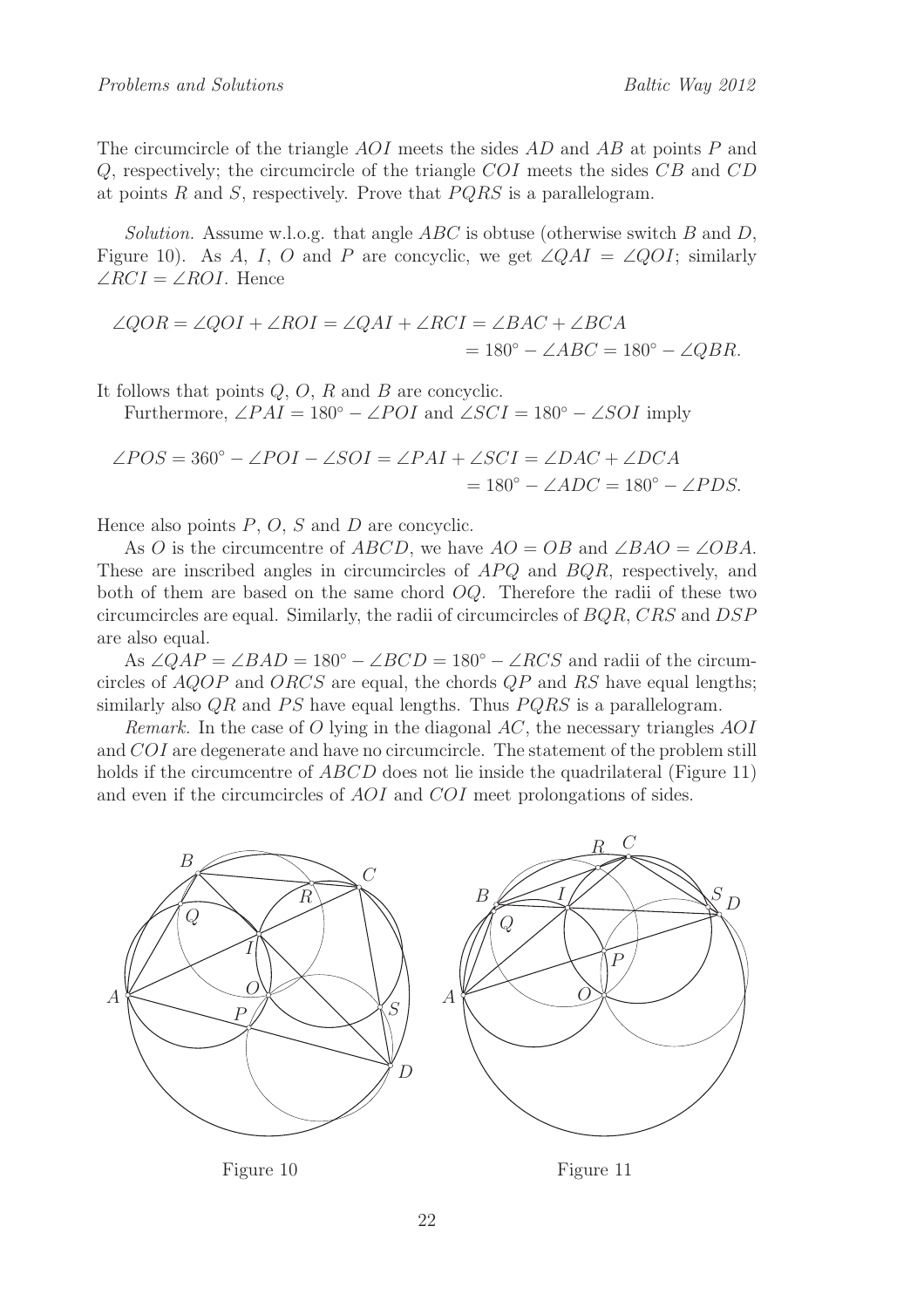### Problem 16 –FIN–

Let *n*, *m* and *k* be positive integers satisfying  $(n-1)n(n+1) = m^k$ . Prove that  $k=1$ .

*Solution.* Since  $gcd(n,(n-1)(n+1)) = 1$ , if  $(n-1)n(n+1)$  is a k-th power for  $k \geq 1$ , then n and  $(n-1)(n+1) = n^2-1$  must be k-th powers as well. Then  $n = m_1^k$ and  $n^2 - 1 = m_2^k = (m_1^2)^k - 1$ . But the difference of two positive k-th powers can never be 1, if  $k > 1$ . So  $k = 1$ .

### Problem 17 –DEN–

Let  $d(n)$  denote the number of positive divisors of n. Find all triples  $(n, k, p)$ , where n and k are positive integers and p is a prime number, such that

$$
n^{d(n)} - 1 = p^k.
$$

*Solution*. Note first that  $n^{d(n)}$  is always a square: if  $d(n)$  is an even number this is clear; but  $d(n)$  is odd exactly if n is a square, and then its power  $n^{d(n)}$  is also a square.

Let  $n^{d(n)} = m^2$ ,  $m > 0$ . Then

$$
(m+1)(m-1) = m2 - 1 = nd(n) - 1 = pk.
$$

There is no solution for  $m = 1$ . If  $m = 2$ , we get  $(n, k, p) = (2, 1, 3)$ . If  $m > 2$ , we have  $m-1$ ,  $m+1 > 1$  and because both factors divide  $p^k$ , they are both powers of p. The only possibility is  $m-1=2$ ,  $m+1=4$ . Hence  $m=3$  and  $n^{d(n)}=m^2=9$ . This leads to the solution  $(n, k, p) = (3, 3, 2)$ . So the only solutions are  $(n, k, p) = (2, 1, 3)$ and  $(n, k, p) = (3, 3, 2)$ .

# Problem 18 –NOR–

Find all triples  $(a, b, c)$  of integers satisfying  $a^2 + b^2 + c^2 = 20122012$ .

*Solution.* First consider the equation modulo 4. Since a square can only be congruent to 0 or 1 modulo 4, and 20122012 is divisible by 4, we can conclude that all of a, b and c have to be even. Substituting  $a = 2a_1$ ,  $b = 2b_1$ ,  $c = 2c_1$  the equation turns into  $a_1^2 + b_1^2 + c_1^2 = 5030503$ .

If we now consider the remaining equation modulo 8, we can see that the right side is congruent to 7, whilst the only quadratic residues modulo 8 are 0, 1 and 4, and hence the left hand side can never be congruent to 7.

We therefore conclude that the original equation has no integer solutions.

### Problem 19 –POL–

Show that  $n^{n} + (n+1)^{n+1}$  is composite for infinitely many positive integers n.